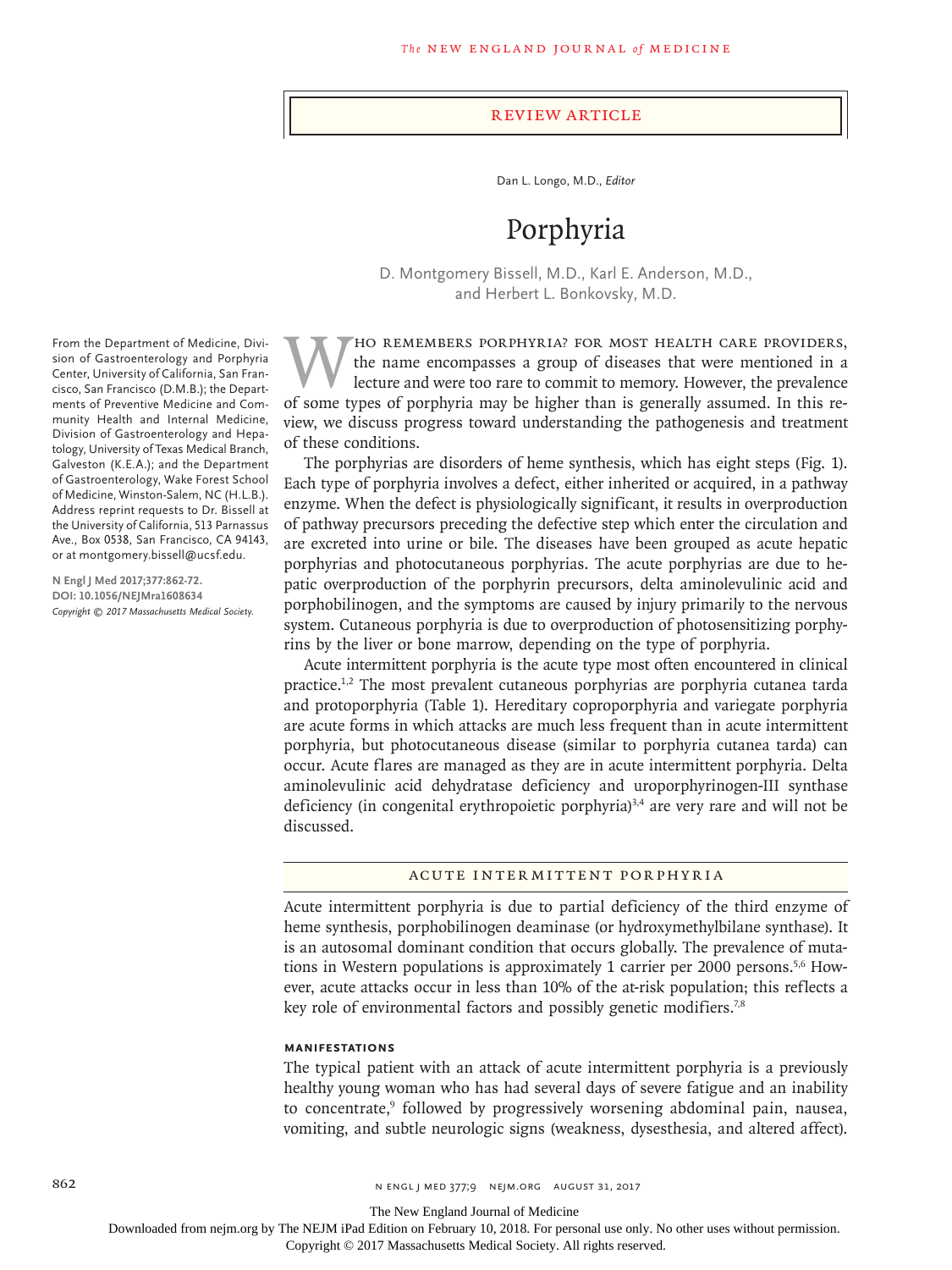Analgesic agents, including opioids, have provided little or no relief. The patient's medical record may reveal previous visits to the emergency department with the same symptoms and a nondiagnostic evaluation.10 The vital signs are notable for tachycardia and elevated systolic blood pressure. The abdominal examination is unexpectedly benign. Abdominal imaging may show changes consistent with ileus but otherwise is normal. The lack of objective findings and a poor response to analgesics often create an initial impression of psychosomatic pain or drug addiction.

The laboratory evaluation is normal apart from a minor elevation of liver-enzyme levels and a low serum sodium level. The serum sodium level may decrease precipitously after administration of intravenous glucose in water.<sup>11</sup> Although the term porphyria implies purplish urine, the color of freshly voided urine in patients with acute intermittent porphyria may be unremarkable, because the heme precursors for this type, mainly delta aminolevulinic acid and porphobilinogen, are colorless. Voided urine, exposed to light at ambient temperature, will slowly turn dark through formation of uroporphyrin-like pigments (porphobilin). Seizures occur in approximately 20% of acute attacks.12 The triad of seizures, abdominal pain, and hyponatremia in a young woman is highly suggestive of acute porphyria.

Acute attacks largely occur (in 80 to 90% of cases) in women of reproductive age.13 They are unusual before menarche and after menopause. In some cases, they are catamenial, related to the surge in progesterone that occurs between ovulation and the onset of menstruation. Certain medications, including oral contraceptives, may trigger attacks. Acute attacks also occur with caloric deprivation related to intercurrent illness, perisurgical fasting, a crash diet, or bariatric surgery.<sup>14,15</sup>

#### **Diagnosis**

Elevated porphobilinogen levels in urine or plasma are specific for acute porphyria. During an acute flare, the increase is not subtle, reaching 10 to 150 times the upper limit of the normal range (Table 2). The test can be performed in a random sample with the result normalized per gram of urine creatinine; a 24-hour collection is not required. Urinary porphobilinogen is not part of a "porphyrin screen," which measures porphy-



**Figure 1. The Pathway of Heme Synthesis, Showing Pathway Intermediates and End-Product Regulation by Heme.**

The eight steps of heme synthesis (left column) are shown with the enzyme (middle column) that catalyzes each step. The enzymes in bold type are the clinically most prevalent porphyrias, which are described in this article.

rin levels only. The latter are relevant to cutaneous porphyrias but not to acute intermittent porphyria.

n engl j med 377;9 nejm.org August 31, 2017 863

The New England Journal of Medicine

Downloaded from nejm.org by The NEJM iPad Edition on February 10, 2018. For personal use only. No other uses without permission.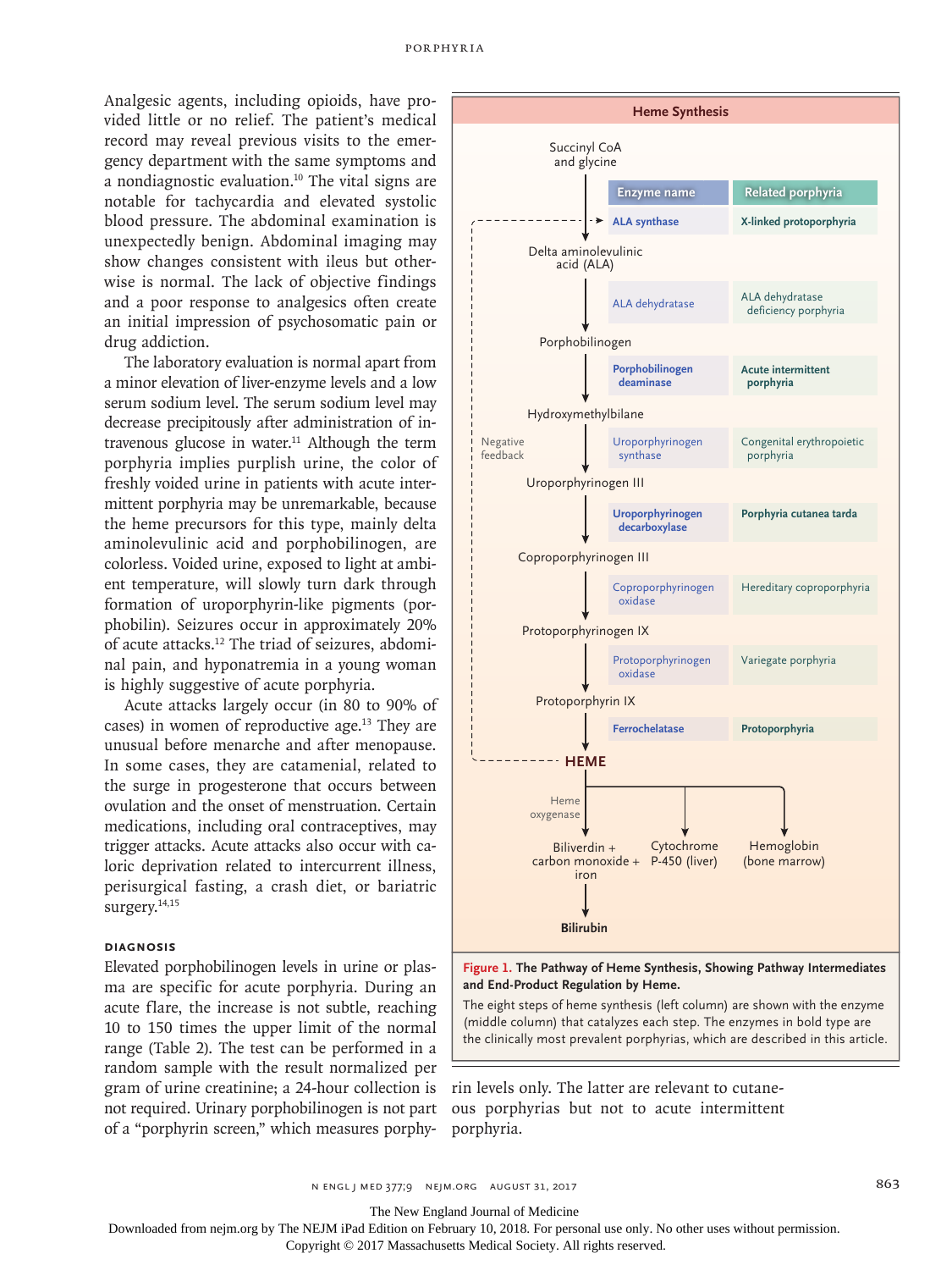#### **The NEW ENGLAND JOURNAL of MEDICINE**

| Table 1. Principal Types of Porphyria in the United States and Europe. |                                                                                                                                                       |                                                                                                                                  |                                                                                                                                                         |  |  |  |  |
|------------------------------------------------------------------------|-------------------------------------------------------------------------------------------------------------------------------------------------------|----------------------------------------------------------------------------------------------------------------------------------|---------------------------------------------------------------------------------------------------------------------------------------------------------|--|--|--|--|
| Feature                                                                | Acute Intermittent Porphyria                                                                                                                          | Porphyria Cutanea Tarda                                                                                                          | Protoporphyria                                                                                                                                          |  |  |  |  |
| Tissue site                                                            | Liver                                                                                                                                                 | Liver                                                                                                                            | Bone marrow                                                                                                                                             |  |  |  |  |
| Manifestations                                                         | Pain in the abdomen and back and<br>nausea, both of which increase<br>over a few days; tachycardia<br>without fever; seizures (in 20%<br>of patients) | Slow onset of painless blisters, frag-<br>ile skin, scars, hypertrichosis on<br>sun-exposed skin                                 | Rapid onset of pain, edema, and<br>itching after sun exposure;<br>thickening of perioral skin and<br>skin over the knuckles with re-<br>peated exposure |  |  |  |  |
| Age at onset and sex                                                   | 18-45 yr; 90% female predomi-<br>nance                                                                                                                | >40 yr; male predominance                                                                                                        | 1-3 yr (although delayed diagnosis<br>is common); equal male-female<br>incidence                                                                        |  |  |  |  |
| Color of urine                                                         | Normal to dark amber                                                                                                                                  | Brown or reddish brown                                                                                                           | Normal                                                                                                                                                  |  |  |  |  |
| Associated conditions, envi-<br>ronmental factors                      | Use of cytochrome P-450-induc-<br>ing medications or oral contra-<br>ceptive pills, severely restricted<br>caloric intake                             | Hepatitis C virus infection, human<br>immunodeficiency virus infec-<br>tion, iron overload, use of alco-<br>hol, use of estrogen | History of gallstones, microcytic<br>anemia, cholestasis                                                                                                |  |  |  |  |
| Skin lesions                                                           | None                                                                                                                                                  | Painless blisters on sun-exposed<br>skin, shallow open sores, de-<br>pigmented scars                                             | Acute injury: erythema and mild<br>edema; chronic injury: licheni-<br>fied skin over knuckles and<br>around mouth                                       |  |  |  |  |

| Table 2. Heme Pathway Intermediates in the Diagnosis of Porphyria.* |                    |                                                    |                                                     |                                                                       |                                                        |                |  |  |
|---------------------------------------------------------------------|--------------------|----------------------------------------------------|-----------------------------------------------------|-----------------------------------------------------------------------|--------------------------------------------------------|----------------|--|--|
| Pathway Intermediate                                                | Reference<br>Range | Asymptomatic<br>Acute<br>Intermittent<br>Porphyria | Acute<br>Intermittent<br>Porphyria<br>during Attack | Porphyria<br>Cutanea<br>Tarda without<br><b>Symptoms</b><br>(Treated) | Active<br>(Untreated)<br>Porphyria<br>Cutanea<br>Tarda | Protoporphyria |  |  |
| Porphobilinogen in urine<br>(mg/g of creatinine)                    | $0 - 2$            | $1 - 10$ <sup>+</sup>                              | $20 - 300$                                          | <                                                                     | $\leq 4$                                               |                |  |  |
| Uroporphyrin in urine<br>$(\mu$ g/g of creatinine)                  | $0 - 30$           | $<$ 30                                             | $20 - 200$                                          | $30 - 300$                                                            | >500                                                   |                |  |  |
| Protoporphyrin in blood<br>$(\mu g/d)$                              | $0 - 80$           |                                                    |                                                     |                                                                       |                                                        | >400           |  |  |

\* To convert the values for porphobilinogen to micromoles per day, divide by 0.226. To convert the values for uroporphyrin to nanomoles per day, divide by 0.831. To convert the values for blood protoporphyrin to nanomoles per deciliter, divide by 0.563.

† In a minority of asymptomatic carriers, the level of urine porphobilinogen is higher than 10 mg per gram of creatinine. The risk of an attack is increased, relative to the risk when the baseline porphobilinogen level is normal or only slightly elevated.<sup>8</sup>

> Patients with first attacks of acute intermittent porphyria often present to an emergency department, where rare diseases generally are not considered and, moreover, a test to detect porphobilinogen in urine is rarely available in real time. Until the 1990s, rapid methods for measuring porphobilinogen in urine — the Watson–Schwartz test and other tests — were available in many emergency departments. Although these tests were helpful in experienced hands, they were qualitative only and subject to false positive results.

> Today, the only route to a confirmed diagnosis is a routine quantitative porphobilinogen test,

which has a turnaround time of 4 to 10 days at commercial reference laboratories. This often means a substantial delay in diagnosis, which can be costly in terms of misdirected medical care, progressive neurologic loss, respiratory paralysis, and even death. One analysis has suggested that an expedited porphobilinogen test for patients in the emergency department would be cost-effective.16

# **Pathogenesis of Symptoms**

Two hypotheses dominate thinking on the pathogenesis of symptoms in acute intermittent porphyria. One theory envisions cellular heme defi-

864 **864** n engl j med 377;9 NEIM.ORG AUGUST 31, 2017

The New England Journal of Medicine

Downloaded from nejm.org by The NEJM iPad Edition on February 10, 2018. For personal use only. No other uses without permission.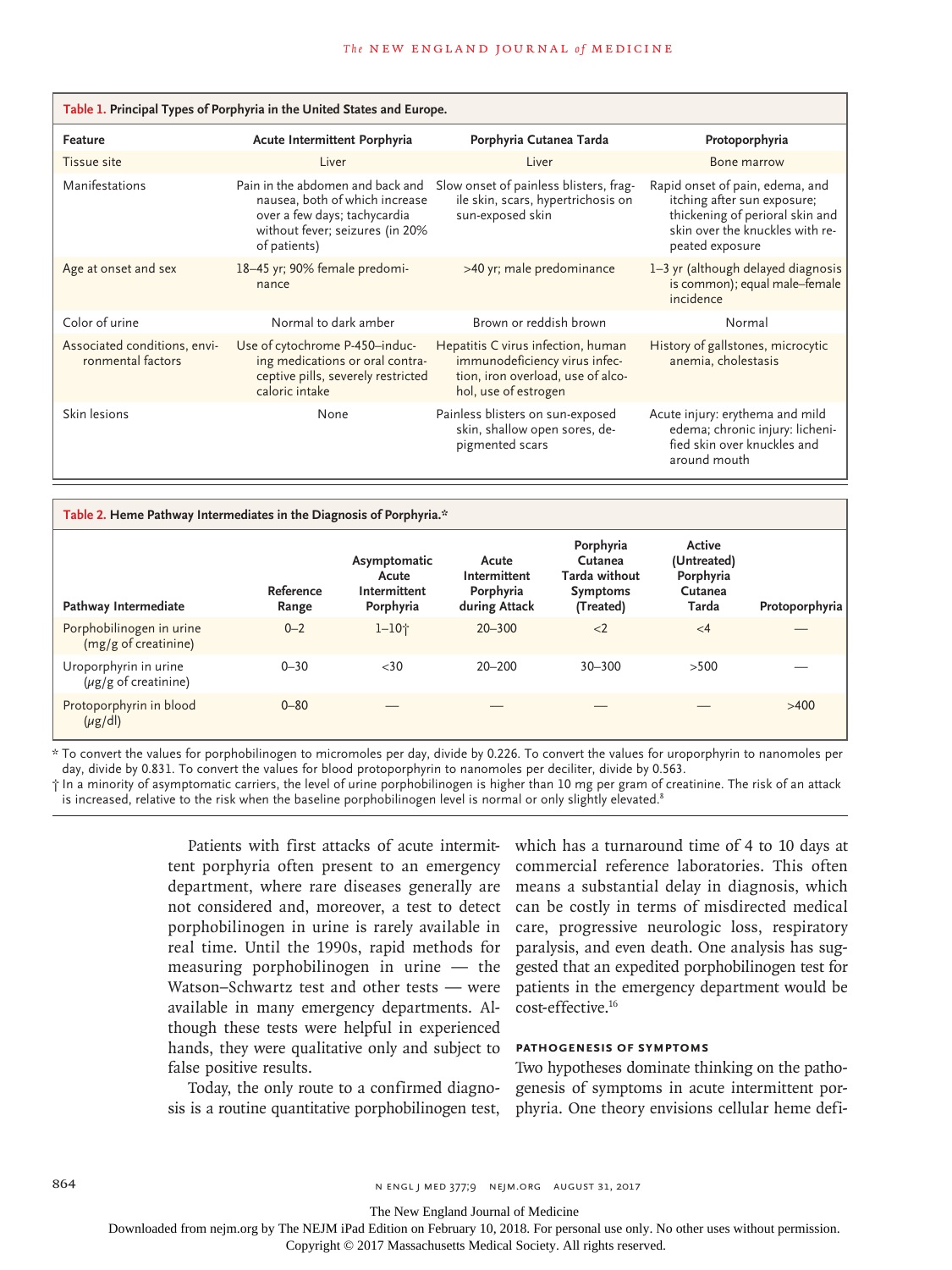ciency leading to a critical reduction in heme proteins in neuronal cells. The second theory postulates that delta aminolevulinic acid is neurotoxic at the levels reached in acute porphyria. The latter idea has support from experimental models.17-19 In addition, the symptoms of two conditions — tyrosinemia and lead poisoning — resemble those of acute intermittent porphyria, and the delta aminolevulinic acid (but not porphobilinogen) level is elevated in urine in patients with these two conditions.<sup>20</sup> The liver has been confirmed as the source of excess delta aminolevulinic acid in porphyria, because patients who undergo liver transplantation for intractable symptoms are cured.<sup>21</sup>

# **Treatment**

Initial management includes review of the patient's medications for any that are considered to be risky in patients with porphyria (Table 3) and the administration of fluids (preferably 10% dextrose in 0.45% saline), antiemetic agents, analgesic agents, and, if indicated, antiseizure medication. For a patient with seizures, the treatment plan must take into account that several commonly used medications are highly risky in patients with acute porphyria (Table 3). Currently, the only specific treatment for acute attacks is intravenous heme (Panhematin [Recordati Rare Diseases] in the United States and Normosang [Orphan Europe] in Europe). Although hospital pharmacies do not stock Panhematin routinely, the supplier will send it by air express on request. To address questions about its use, the American Porphyria Foundation provides a list of specialists according to geographic area in the United States (www.porphyriafoundation.com/content/ Find-an-Expert); the European Porphyria Network provides a similar list for Europe (http:// porphyria.eu/en/content/specialist-porphyria -laboratory-map).

Panhematin is a powder that is reconstituted immediately before use with either sterile water (provided by the manufacturer) or human serum albumin. The dose is 3 to 4 mg per kilogram of body weight, infused over a period of 30 to 40 minutes, once daily. The first indication of a response is a sharp decrease in the porphobilinogen level in urine or plasma; the decrease occurs on day 3 of treatment (after the second or third infusion). Pain and nausea typically resolve

| Table 3. Safety of Medications in Patients with Acute<br>Porphyria.* |                 |  |  |  |
|----------------------------------------------------------------------|-----------------|--|--|--|
| <b>Medication</b>                                                    | <b>Safety</b>   |  |  |  |
| <b>Anticonvulsants</b>                                               |                 |  |  |  |
| Phenytoin                                                            | Unsafe          |  |  |  |
| Barbiturates (all types)                                             | Unsafe          |  |  |  |
| Valproic acid                                                        | Unsafe          |  |  |  |
| Carbamazepine                                                        | Unsafe          |  |  |  |
| Primidone                                                            | Unsafe          |  |  |  |
| Clonazepam                                                           | Possibly unsafe |  |  |  |
| Lorazepam                                                            | Probably safe   |  |  |  |
| Gabapentin                                                           | Probably safe   |  |  |  |
| Magnesium sulfate                                                    | Probably safe   |  |  |  |
| Propofol                                                             | Probably safe   |  |  |  |
| Ketamine                                                             | Possibly unsafe |  |  |  |
| <b>Bromides</b>                                                      | Probably safe   |  |  |  |
| Other medications                                                    |                 |  |  |  |
| Oral contraceptives                                                  | Unsafe          |  |  |  |
| Progestins                                                           | Unsafe          |  |  |  |
| Carisoprodol                                                         | Unsafe          |  |  |  |
| Spironolactone                                                       | Unsafe          |  |  |  |
| Furosemide                                                           | Probably safe   |  |  |  |
| Imipramine                                                           | Possibly unsafe |  |  |  |
| Chlorpromazine                                                       | Probably safe   |  |  |  |
| Ibuprofen                                                            | Probably safe   |  |  |  |
| Opioids                                                              | Probably safe   |  |  |  |
| Diphenhydramine                                                      | Probably safe   |  |  |  |
| Lithium                                                              | Probably safe   |  |  |  |
| Meclizine                                                            | Probably safe   |  |  |  |
| Aminoglycoside antibiotics                                           | Probably safe   |  |  |  |
| Penicillins                                                          | Probably safe   |  |  |  |
| Sulfa antibiotics                                                    | Possibly unsafe |  |  |  |
| Erythromycin                                                         | Possibly unsafe |  |  |  |
| Fluconazole                                                          | Possibly unsafe |  |  |  |
| Nitrofurantoin                                                       | Possibly unsafe |  |  |  |
| Rifampicin                                                           | Possibly unsafe |  |  |  |
| Warfarin                                                             | Probably safe   |  |  |  |

\* Agents that are listed as being unsafe should be considered only if a less risky alternative is not available, the indication is urgent, and the use will be short term. Those that are listed as being possibly unsafe should be used with caution, and those that are listed as being probably safe have been deemed so on the basis of use in patients with acute porphyria. More detailed information is provided at http://porphyriadrugs.com/, www.porphyriafoundation. com, and www.drugs-porphyria.org/index.php.

The New England Journal of Medicine

Downloaded from nejm.org by The NEJM iPad Edition on February 10, 2018. For personal use only. No other uses without permission.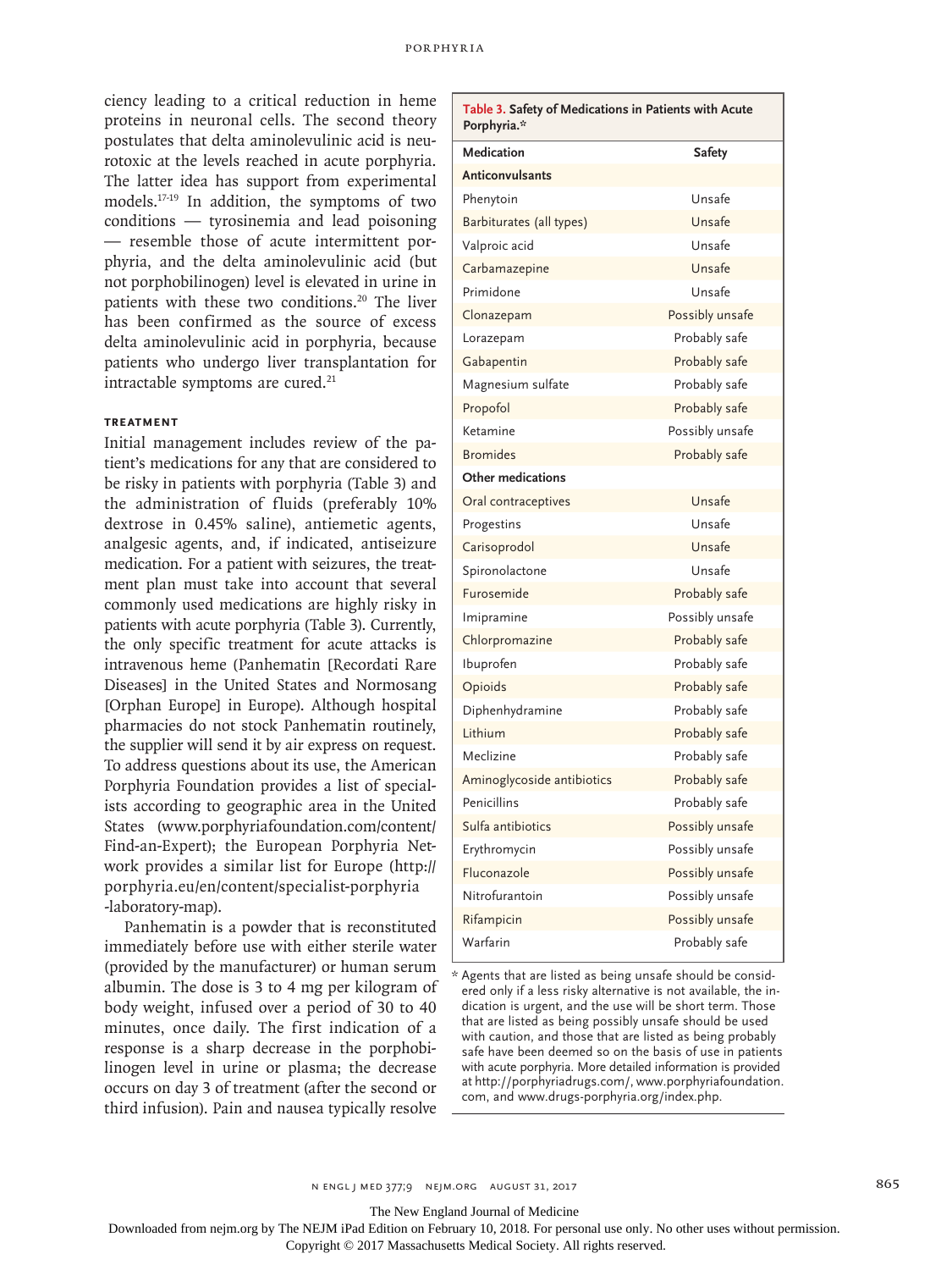

hepatocyte, the RNA is processed into approximately 20-bp fragments by a cellular enzyme (dicer), and then separated into single strands. The strand that is complementary to *ALAS1* (the guide strand) binds to cellular *ALAS1* messenger RNA (mRNA) and enters the RNA-induced silencing complex (RISC), where the new double-stranded RNA is cleaved by a group of factors that include argonaute, a ribonuclease. The result is a reduction in the level of delta ALA synthase 1 protein and decreased production of ALA.

on day 4.22 Motor neuron signs will persist but will not progress. The patient is ready for discharge when narcotics are no longer needed and the oral caloric intake is adequate.

Panhematin is an important, even lifesaving, therapy, but it has shortcomings. In solution, it is unstable and must be infused as soon as it is reconstituted as described in the package insert.<sup>23</sup> It is administered intravenously through a large peripheral vein or a central line. Use of a small vessel may result in painful phlebitis. The risk of phlebitis is reduced by preparation of the solution with human albumin rather than water. $24$ Panhematin causes platelet aggregation with a sharp decrease in the peripheral count that recovers over a 5-hour period. Prolongation of the prothrombin time is also seen and lasts approximately  $24$  hours.<sup>25</sup> The changes in coagulation values have not been associated with bleeding, but caution is indicated in patients who are already taking an anticoagulant. Finally, frequent

courses of heme can result in hepatic iron buildup and injury due to iron overload.<sup>26</sup>

Alternatives to the use of intravenous heme are being developed. One approach is the use of gene therapy in which the normal hydroxymethylbilane synthase gene is delivered to hepatocytes in a viral vector (ClinicalTrials.gov number, NCT02082860). Although the results of preclinical studies were encouraging, $27$  a pilot investigation involving humans with frequent acute attacks showed no effect on levels of delta aminolevulinic acid or porphobilinogen.<sup>28</sup> Adverse events related to administration of the vector were not seen.

A second approach involves the use of a small interfering RNA (siRNA) directed against delta aminolevulinic acid synthase 1, with the aim of reducing production of delta aminolevulinic acid (Fig. 2). The siRNA (Givosiran, Alnylam Pharmaceuticals) is derivatized with *N*-acetylgalactosamine for hepatocyte targeting.29 Studies in mice have provided proof of concept.<sup>30,31</sup> In human

866 **866** N ENGL J MED 377;9 NEJM.ORG AUGUST 31, 2017

The New England Journal of Medicine

Downloaded from nejm.org by The NEJM iPad Edition on February 10, 2018. For personal use only. No other uses without permission.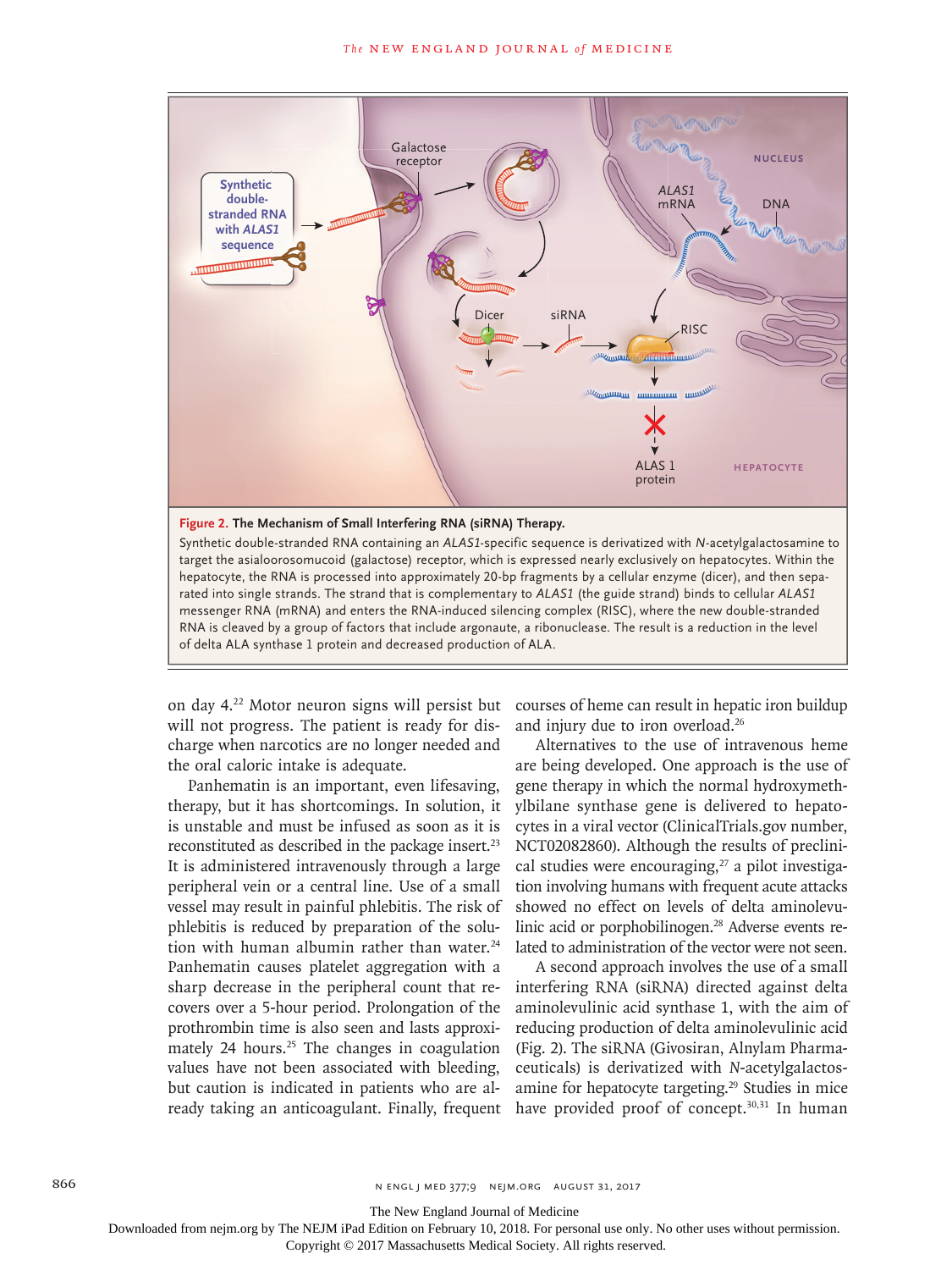phase 1 studies, after a single subcutaneous injection of the siRNA, expression of delta aminolevulinic acid synthase 1 decreased within 24 hours and remained within the target range for at least 1 month. Side effects as of this writing have been minor (www.alnylam.com/web/assets/ SSIEM-2016\_AS1\_Ph1\_Capella\_Deck\_090716.pdf). Studies involving patients who have acute intermittent porphyria with frequent symptom flares are under way. The siRNA approach, if successful, would be a substantial improvement over intravenous heme because of its ease of administration and sustained effect (NCT02452372).

Frequent spontaneous acute attacks have a highly variable course, lasting from several months to many years, and they are often associated with a markedly impaired quality of life.<sup>9</sup> Prophylactic heme infusion is helpful in some cases.1,2 When attacks are catamenial, ovulatory suppression with a gonadotropin-releasing hormone agonist may be tried.<sup>13</sup> Oral contraceptives are risky, as already noted. At present, liver transplantation is the only remedy for recurring attacks with a poor response to heme and neurologic progression.32 Pregnancy usually is uneventful. Acute flares that occur during gestation can be treated with intravenous heme without risk to the fetus.<sup>33</sup>

Management of acute intermittent porphyria also involves genetic screening of family members, especially the patient's parents, siblings, and children. Family members who are found to carry the mutation are counseled about avoiding an acute attack and the importance of screening the next generation. They can be reassured that most of the risk of an acute attack is associated with manageable environmental factors. Across more than 400 identified mutations, there is little evidence that genotype predicts phenotype.<sup>8</sup>

# **Prognosis**

Before the 1980s, mortality among patients with acute attacks of porphyria was approximately 25%. With early diagnosis and specific treatment, the outlook is much improved.<sup>34,35</sup>

When motor neuron disease is part of an acute attack, the associated weakness resolves slowly but usually completely over a 1-year period; occasionally, foot drop or wrist drop do not resolve during the recovery period. Studies involving older patients with acute intermittent por-

| Table 4. Susceptibility Factors in Patients with Porphyria Cutanea Tarda.* |            |  |  |  |  |
|----------------------------------------------------------------------------|------------|--|--|--|--|
| Factor                                                                     | Prevalence |  |  |  |  |
|                                                                            | percent    |  |  |  |  |
| <b>Acquired factors</b>                                                    |            |  |  |  |  |
| Hepatitis C virus infection                                                | 69         |  |  |  |  |
| Alcohol consumption                                                        | 87         |  |  |  |  |
| Tobacco use                                                                | 81         |  |  |  |  |
| Estrogen use (in female patients)                                          | 66         |  |  |  |  |
| Human immunodeficiency virus infection                                     | 13         |  |  |  |  |
| <b>Genetic factors</b>                                                     |            |  |  |  |  |
| Uroporphyrinogen decarboxylase mutation                                    | 17         |  |  |  |  |
| Genetic hemochromatosis                                                    | 53         |  |  |  |  |
| C282Y/C282Y genotype                                                       | 6          |  |  |  |  |
| C282Y/H63D genotype                                                        | 8          |  |  |  |  |
| C282Y/- and H63D/- genotypes                                               | 39         |  |  |  |  |
| * Data are from Jalil et al. <sup>41</sup>                                 |            |  |  |  |  |

phyria have shown an increased prevalence of chronic liver disease and kidney disease, possibly owing to long-term toxic effects of delta aminolevulinic acid.36,37 The risk of renal damage may be related to genetic variation in peptide transporter 2, which transports delta aminolevulinic acid as well as short peptides.<sup>38</sup> Although liver disease seldom reaches the stage of cirrhosis, a Swedish study indicated that the risk of primary liver cancer (mainly hepatocellular carcinoma) is increased by a factor of 80 after the age 50 of years (and by a factor of 150 in women); annual screening with measurement of the alpha-fetoprotein level and abdominal imaging (e.g., ultrasonography) is recommended.39

# Porphyria Cutanea Tarda

Porphyria cutanea tarda, the most prevalent of the porphyrias, is estimated to affect 5 to 10 persons per 100,000 population. It is due to inhibition of uroporphyrinogen decarboxylase, the fifth enzyme in the heme biosynthetic pathway (Fig. 1). Excess hepatic iron plays a large role in the pathogenesis, with more than 50% of patients with porphyria cutanea tarda carrying a mutation for hemochromatosis (Table 4). Mutation of uroporphyrinogen decarboxylase is present in a minority of these patients and is not essential for disease expression.40

n engl j med 377;9 nejm.org August 31, 2017 867

The New England Journal of Medicine

Downloaded from nejm.org by The NEJM iPad Edition on February 10, 2018. For personal use only. No other uses without permission.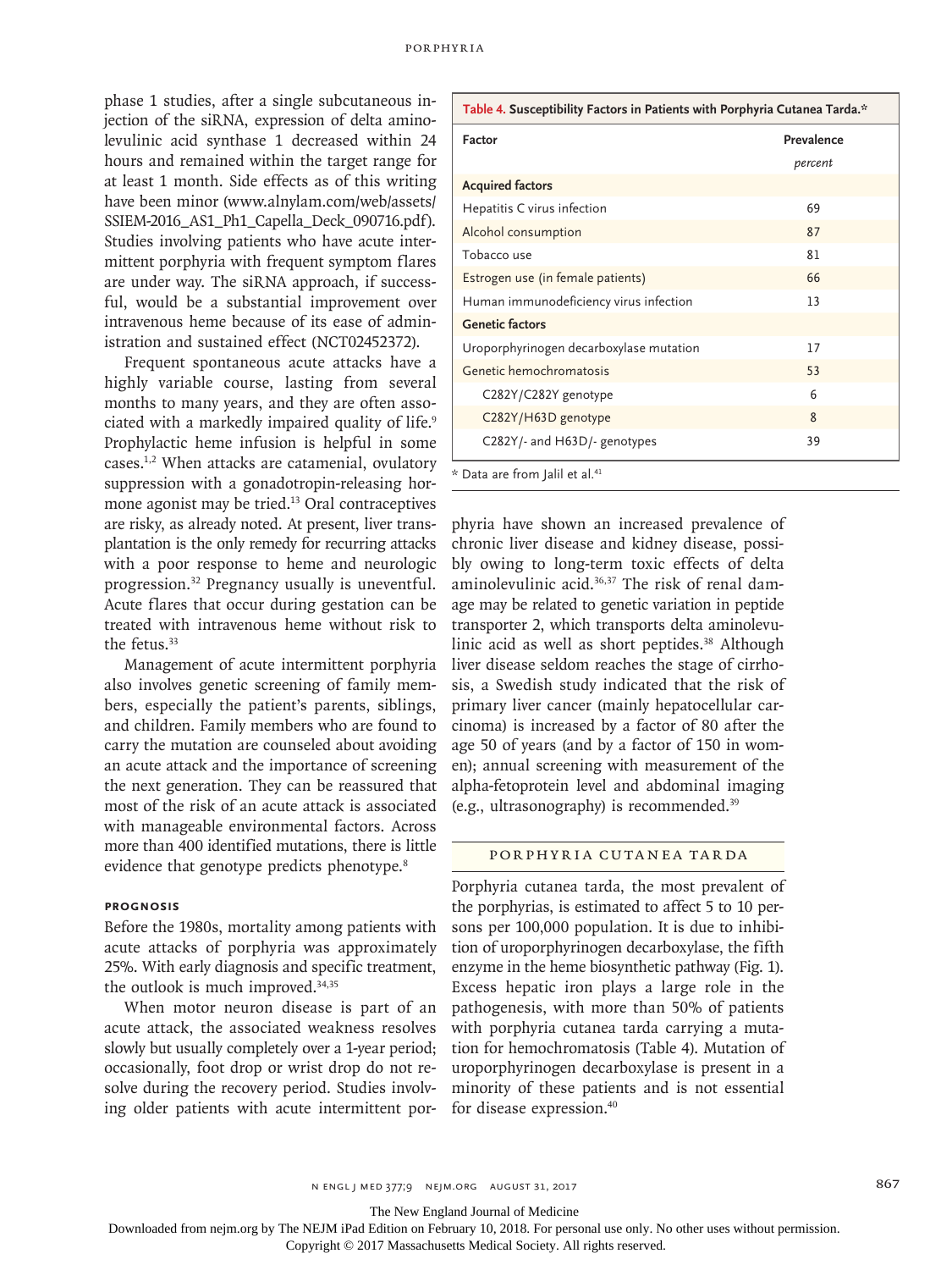# **Pathobiology and Manifestations**

Photosensitivity in porphyria cutanea tarda is due to excess circulating porphyrins, which transition to an excited state after exposure to blue light (peak wavelength, 410 nm). With relaxation to the previous ground state, they release energy that appears as fluorescence in vitro and causes injury to the skin. The onset is usually after the age of 40 years and is characterized by skin friability and chronic, blistering lesions on sunexposed areas, most often the back of the hands (Table 1). Women may notice the growth of facial hair. The excess uroporphyrin turns the urine brown or reddish brown.

Essentially all patients with clinical disease have at least two of the known susceptibility factors (Table 4), which together reduce uroporphyrinogen decarboxylase activity by approximately 80%.41 Patients with a uroporphyrinogen decarboxylase mutation in one allele have a 50% loss of activity at baseline but will have symptoms only with inhibition of the residual enzyme by one or more of the exogenous factors (Table 4).<sup>42</sup> The inhibitory chemical is uroporphomethene, a product of uroporphyrinogen that arises within hepatocytes, $43$  possibly by a cytochrome P-450– mediated oxidation.44,45

#### **Diagnosis**

A urine or plasma porphyrin profile with a predominance of uroporphyrin and heptacarboxyporphyrin is diagnostic of porphyria cutanea tarda, provided that levels of delta aminolevulinic acid and porphobilinogen are normal or only minimally elevated (Table 2). Patients with hereditary coproporphyria and variegate porphyria may present with similar cutaneous symptoms, but these conditions can be distinguished from porphyria cutanea tarda by measuring levels of fecal coproporphyrin (which are elevated in hereditary coproporphyria) and plasma porphyrins with a fluorescence emission peak at 626 nm (in variegate porphyria).46

Pseudoporphyria is a bullous eruption that resembles porphyria cutanea tarda clinically but with normal levels of plasma and urine porphyrins. It is often idiopathic but sometimes attributable to medications, especially nonsteroidal antiinflammatory drugs.47 It does not involve iron excess, but the pathobiology is otherwise unknown.

Finally, late-onset congenital erythropoietic porphyria may mimic porphyria cutanea tarda with respect to the cutaneous injury and urine porphyrin profile.48 The differentiating feature is markedly elevated levels of erythrocyte porphyrins in congenital erythropoietic porphyria.

# **Treatment**

Hepatic iron depletion by means of phlebotomy, along with restriction of alcohol, tobacco, and estrogen, produces remission.<sup>49</sup> Patients who have anemia or who have adverse effects with phlebotomy may take an oral iron chelator. In a pilot study, deferasirox (Exjade) at a dose of 250 to 500 mg per day (an off-label use) appeared to be effective, albeit less efficient than phlebotomy; side effects were minor at this dose.<sup>50</sup> The initial end point of treatment is a serum ferritin level at the low end of the normal range (approximately 20 ng per milliliter [454 pmol per liter]), which typically is achieved with three to eight phlebotomies. After a lag of 6 to 8 weeks, urine and plasma uroporphyrin levels decrease and skin lesions clear.

An alternative to iron depletion is low-dose hydroxychloroquine (100 mg) or chloroquine (125 mg), twice weekly (both used on an offlabel basis).<sup>51</sup> They act within hepatocytes to mobilize porphyrins, which then undergo urinary excretion. They are more convenient and less costly than phlebotomy, and they are comparably effective.52 In early studies of antimalarial doses of hydroxychloroquine, acute elevations in levels of aminotransferase were seen. With the currently recommended dose, the risk of liver injury is minimal, although caution is indicated in patients with cirrhosis or renal insufficiency. Monitoring for retinal changes is recommended at baseline and during treatment.<sup>53</sup> The medication can be discontinued after the urine uroporphyrin level has been normal for several months. Because these drugs have no effect on hepatic iron stores, phlebotomy is preferred for patients with genetic hemochromatosis.

Two thirds of patients with porphyria cutanea tarda have hepatitis C virus (HCV) infection (Table 4). Case reports have suggested that eradication of the virus leads to resolution of the skin disease.54 The current availability of highly effective antiviral agents creates the possibility of treatment for HCV infection as primary therapy for porphyria cutanea tarda, although the available data are not adequate to determine the success rate and durability of this approach.

The New England Journal of Medicine

Downloaded from nejm.org by The NEJM iPad Edition on February 10, 2018. For personal use only. No other uses without permission.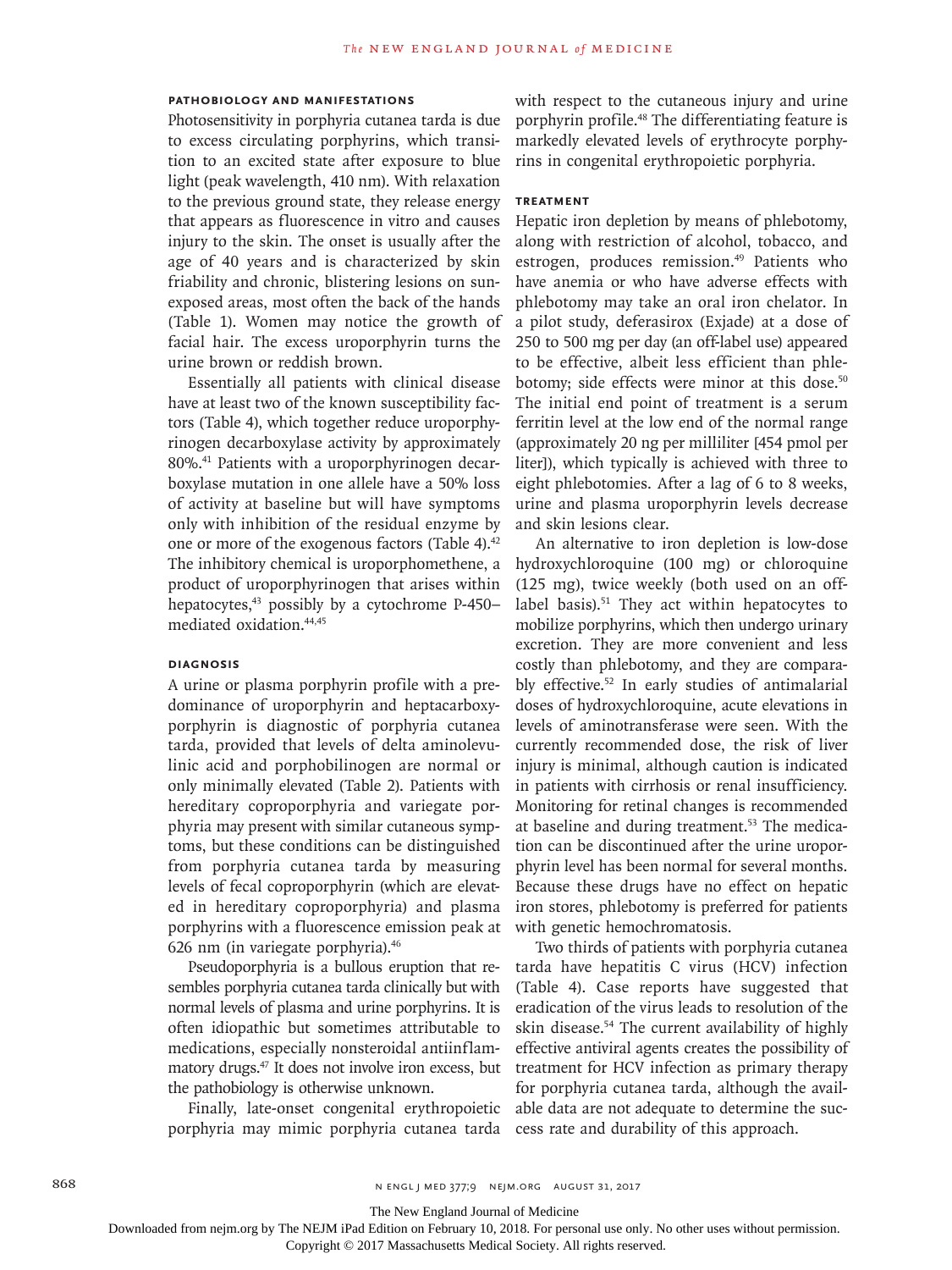# **Prognosis**

The disease responds to initial treatment in at least 90% of cases but can recur. Patients with genetic hemochromatosis require periodic phlebotomy to keep the serum ferritin level below 100 ng per milliliter (225 pmol per liter). Patients who consume more than four alcoholic drinks daily or continue smoking may relapse. However, women who require hormone-replacement therapy can continue to receive transdermal estrogen after remission.55 In all patients, an annual check of urine or plasma uroporphyrin levels is recommended for early detection of recurrence and for retreatment.

# Protoporphyria

Protoporphyria is due to overproduction of protoporphyrin by the bone marrow. There are two forms, each of which is caused by a distinct genetic mutation: ferrochelatase deficiency, which gives rise to "classical" erythropoietic protoporphyria; and delta aminolevulinic acid synthase 2 hyperactivity, termed X-linked protoporphyria (because the gene encoding delta aminolevulinic acid synthase 2 is located on the X chromosome). Circulating protoporphyrin is excreted entirely into bile; thus, the color of the urine is normal.

#### **Manifestations**

The symptoms of protoporphyria, which usually start in early childhood as toddlers venture outdoors, consist of intense stinging, burning, and itching of sun-exposed skin. The onset after sun exposure varies but may be within 10 minutes. Older children and adults, particularly those with darker skin, may handle being outdoors for an hour or more. Because an infant's skin shows little more than mild swelling and erythema, the problem may be termed "sun allergy," and protoporphyria may not be diagnosed until years later. With repeated injury, mild hyperkeratosis and lichenification may develop over the knuckles and around the mouth (Table 1).

## **Inheritance**

Once a puzzle, the inheritance of protoporphyria has become clear. Studies in the 1980s showed that in most patients, just one of the two ferrochelatase alleles is mutated. Because clinical expression varies widely, the disease was classified as autosomal dominant with variable penetrance.56 However, the loss of enzyme activity in symptomatic cases exceeds 50%, which is not consistent with a single-allele mutation. Moreover, in some families the pattern of inheritance is autosomal recessive.

Clarification came with sequencing noncoding ferrochelatase DNA and finding a mutation in the third intron (IVS3-48T→C), which results in faulty splicing of the messenger RNA and a 20 to 40% loss of ferrochelatase activity. When the splice mutation is paired with an inactivating mutation on the opposite allele, the total reduction in enzyme activity (70 to 90%) reaches the threshold for symptoms of protoporphyria. The prevalence of the splice mutation varies from less than 1% among West Africans to approximately 12% among white Europeans and North Americans and 47% among Japanese persons.<sup>57</sup> Thus, in the West and Japan, the ferrochelatase/IVS3-48T→C genotype accounts for 85 to 90% of cases of protoporphyria. Approximately 5% of cases of protoporphyria involve a mutation in the gene encoding ferrochelatase in both alleles. Most of the remaining 2 to 10% are X-linked protoporphyria.58,59 As with other X-linked diseases, male patients with an activating mutation in the gene encoding delta aminolevulinic acid synthase 2 are severely affected; female heterozygotes are variably photosensitive, reflecting X-inactivation of either the normal or mutated allele.<sup>60</sup>

#### **Diagnosis**

The screening test for either type of protoporphyria is measurement of total blood porphyrin, which includes both metal-free protoporphyrin and zinc protoporphyrin. Levels that are 5 to 50 times the upper limit of the normal range are diagnostic (Table 2).

Separate determination of zinc protoporphyrin as a fraction of the total is helpful for a preliminary differentiation between erythropoietic protoporphyria and X-linked protoporphyria. In erythropoietic protoporphyria, zinc protoporphyrin constitutes approximately 5% of the total protoporphyrin in blood, whereas in X-linked protoporphyria, it constitutes 20 to 40%. The determination directs attention to the appropriate gene for mutation analysis. Some reference laboratories measure only zinc protoporphyrin but label it, misleadingly, as "free protoporphyrin."61 The level of zinc protoporphyrin is elevated in patients with iron deficiency and lead

n engl j med 377;9 nejm.org August 31, 2017 869

The New England Journal of Medicine

Downloaded from nejm.org by The NEJM iPad Edition on February 10, 2018. For personal use only. No other uses without permission.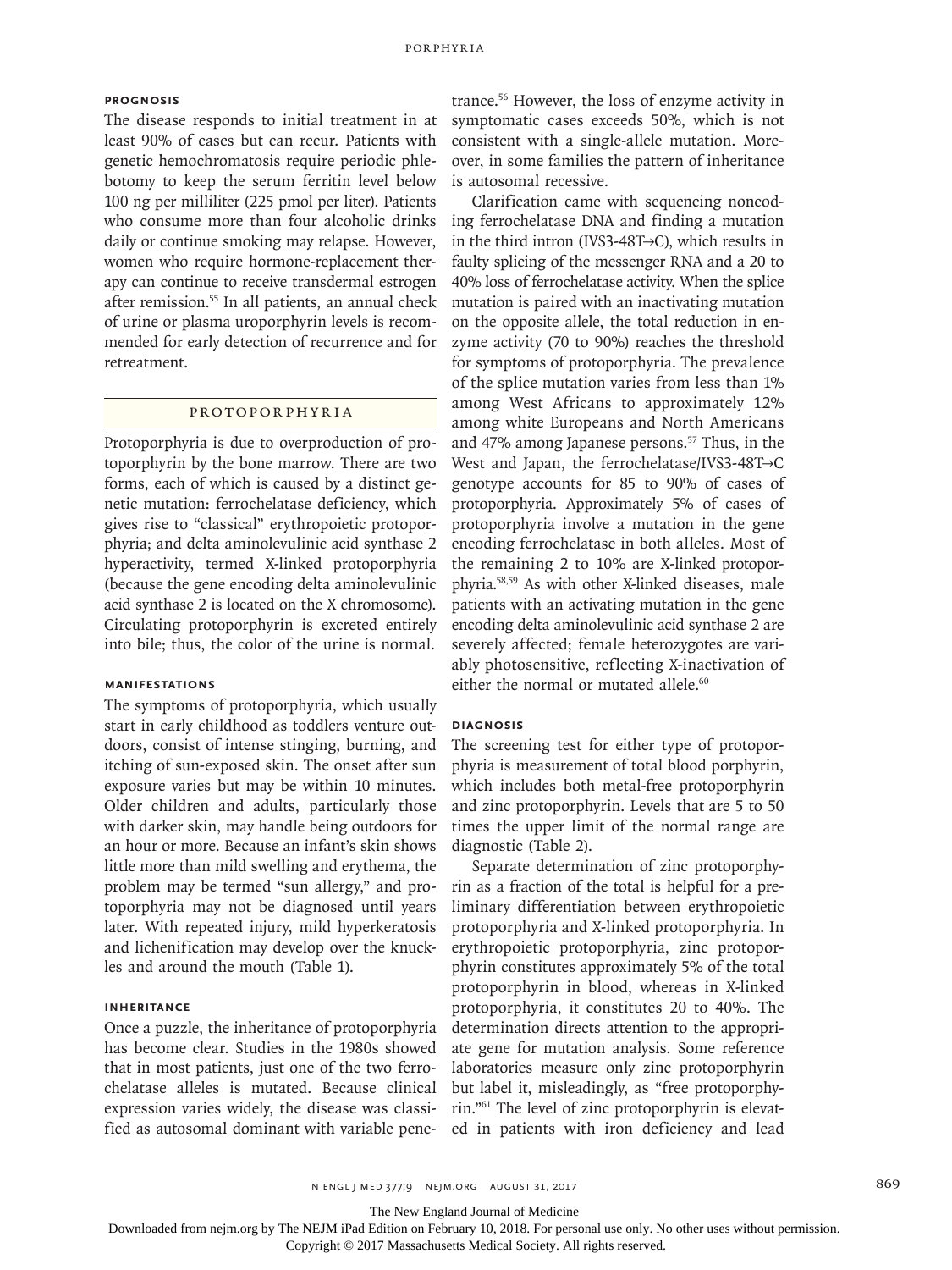poisoning.62 The test is not useful in screening for protoporphyria.

# **Treatment**

Protoporphyrin is lipophilic, moving readily from erythrocytes into plasma and subcutaneous tissue. As in porphyria cutanea tarda, the peak wavelength for light-mediated porphyrin excitation (410 nm) is in the blue, not ultraviolet, range. Because this wavelength passes through window glass, patients are sensitive to indoor sunlight, as well as some types of artificial light. High-intensity lights for surgical or dental procedures may cause tissue injury unless they are equipped with a yellow filter, which absorbs blue wavelengths. Transparent topical sunscreens, which block ultraviolet light only, are ineffective.

Oral beta-carotene (Lumitene) has been touted as a natural quencher of singlet oxygen, which may mediate protoporphyrin-induced injury. The quenching of singlet oxygen by beta-carotene, however, has been shown only in vitro and may not occur in intact cells.<sup>63</sup> Less than one third of patients with protoporphyria report positive results with this supplement.<sup>64</sup>

Case reports suggest a benefit of other oral medications — activated charcoal and colestipol.65,66 In theory, they facilitate protoporphyrin excretion by binding it in the bowel lumen and preventing its enterohepatic recirculation.

Afamelanotide (Scenesse, Clinuvel Pharmaceuticals) is a new therapy based on the observation that sun-related symptoms are inversely related to skin pigmentation in people with protoporphyria. This congener of  $\alpha$ -melanocyte–stimulating hormone increases production of eumelanin. It is supplied as a sustained-release subcutaneous implant. Skin darkening starts within a few days after placement of the implant and persists for 3 to 4 weeks. Phase 3, controlled studies showed benefit in patients with protoporphyria,<sup>67,68</sup> and the medication was approved in Europe. It is under review by the Food and Drug Administration.

Avoidance of sunlight is currently the principal recourse for many patients with protoporphyria. Consequently, approximately 50% of these patients have a vitamin D deficiency.<sup>69</sup> Half of adult female patients and one third of male patients with this condition also have iron-deficiency anemia, the basis for which is unclear. Hepcidin regulation and intestinal iron absorption appear to be normal.<sup>70</sup>

#### **Prognosis**

Protoporphyria severely limits the career choices and social activities of patients,<sup>64</sup> who are also at risk for liver disease. Excess protoporphyrin from the marrow fluxes through hepatocytes into bile, leaving intracellular crystal deposits. Pigment gallstones are common and often cause symptoms in patients before 30 years of age.<sup>71</sup> In approximately 5% of patients, cholestasis develops, which progresses rapidly to hepatic fibrosis and liver failure.72 Male patients with X-linked protoporphyria, in whom porphyrin levels are on average twice those seen in patients with erythropoietic protoporphyria, may be at particular risk for this complication.

Intravenous heme, exchange transfusion, or both have been helpful in a few reported cases,<sup>73</sup> but usually liver transplantation is needed, sometimes followed by bone marrow stem-cell transplantation to prevent recurrent cholestatic injury in the graft. $21$  Increasing plasma protoporphyrin and liver enzyme levels may be harbingers of cholestatic injury and should be monitored every 6 months.

## Conclusions

The porphyrias comprise a group of eight diseases, each representing a defect in one of the eight steps of heme formation. The four types discussed here are those most likely to be encountered in clinical practice. They differ strikingly in their respective manifestations and management, reflecting the consequences of impaired function at a specific point in the heme synthetic pathway. Potential new therapies are emerging, and their development is encouraged in part by orphan-disease legislation in the United States and Europe.

Dr. Bissell reports receiving fees for participating in clinical trials from Clinuvel Pharmaceuticals and Alnylam Pharmaceuticals and receiving consulting fees from Recordati Rare Diseases and Mitsubishi Tanabe Pharma; Dr. Anderson, receiving grant support from Clinuvel Pharmaceuticals, Alnylam Pharmaceuticals, and Recordati Rare Diseases; and Dr. Bonkovsky, receiving grant support and consulting fees from Clinuvel Pharmaceuticals, Alnylam Pharmaceuticals, Recordati Rare Diseases, and Mitsubishi Tanabe Pharma. No other potential conflict of interest relevant to this article was reported.

Disclosure forms provided by the authors are available with the full text of this article at NEJM.org.

We thank our colleagues in the Porphyrias Rare Disease Clinical Research Network (U54 DK083909) for helpful discussion and comments.

The New England Journal of Medicine

Downloaded from nejm.org by The NEJM iPad Edition on February 10, 2018. For personal use only. No other uses without permission.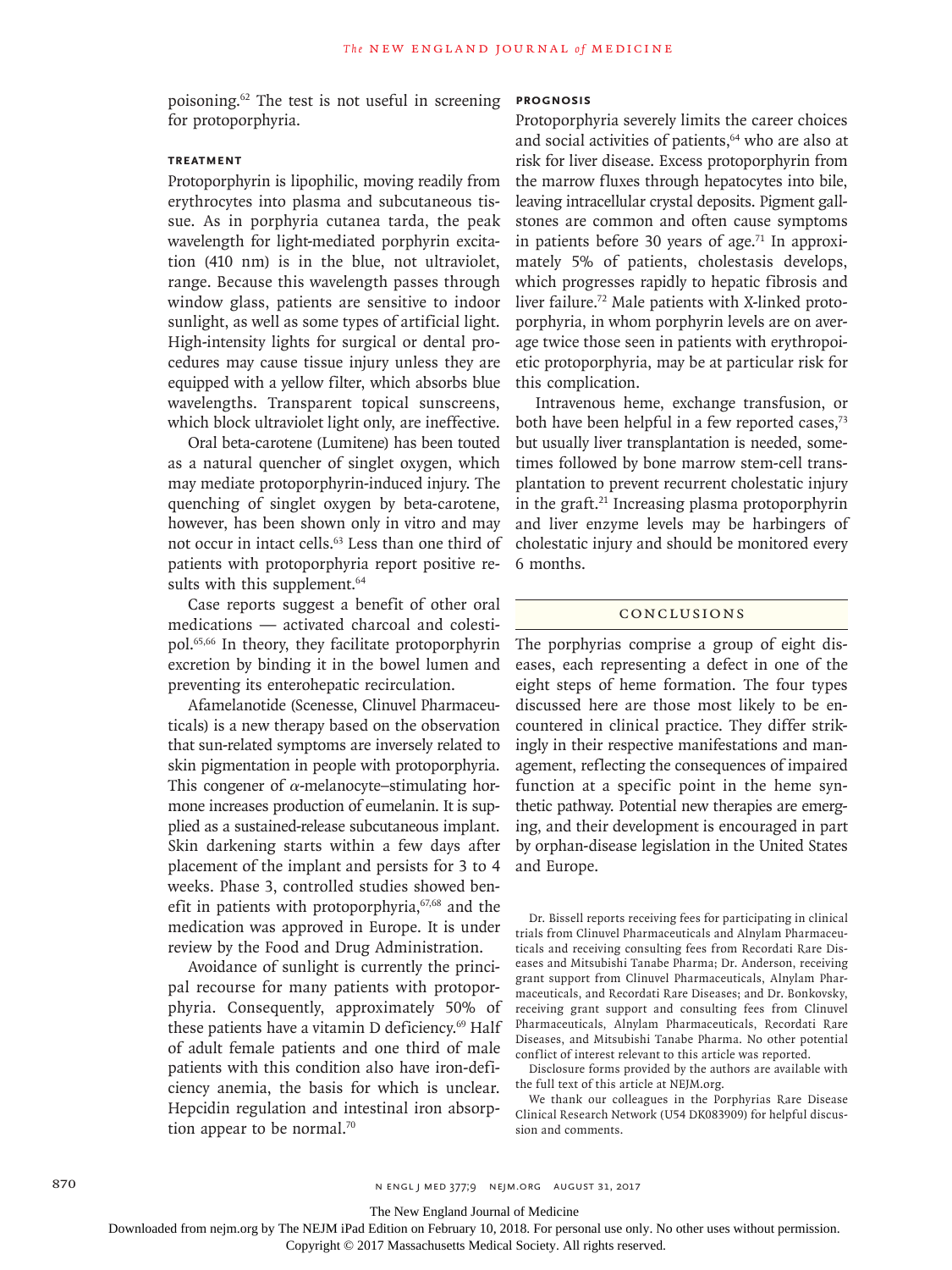#### **References**

**1.** Anderson KE, Bloomer JR, Bonkovsky HL, et al. Recommendations for the diagnosis and treatment of the acute porphyrias. Ann Intern Med 2005;142:439-50. **2.** Whatley SD, Badminton MN. Acute intermittent porphyria. In: Pagon RA, Adam MP, Ardinger HH, et al., eds. GeneReviews. Seattle: University of Washington, 2013. **3.** Gross U, Sassa S, Jacob K, et al. 5-Aminolevulinic acid dehydratase deficiency porphyria: a twenty-year clinical and biochemical follow-up. Clin Chem 1998;44:1892-6.

**4.** Xu W, Warner CA, Desnick RJ. Congenital erythropoietic porphyria: identification and expression of 10 mutations in the uroporphyrinogen III synthase gene. J Clin Invest 1995;95:905-12.

**5.** Nordmann Y, Puy H, Da Silva V, et al. Acute intermittent porphyria: prevalence of mutations in the porphobilinogen deaminase gene in blood donors in France. J Intern Med 1997;242:213-7.

**6.** Chen B, Solis-Villa C, Hakenberg J, et al. Acute intermittent porphyria: predicted pathogenicity of HMBS variants indicates extremely low penetrance of the autosomal dominant disease. Hum Mutat 2016;37:1215-22.

**7.** Elder G, Harper P, Badminton M, Sandberg S, Deybach JC. The incidence of inherited porphyrias in Europe. J Inherit Metab Dis 2013;36:849-57.

**8.** Andersson C, Floderus Y, Wikberg A, Lithner F. The W198X and R173W mutations in the porphobilinogen deaminase gene in acute intermittent porphyria have higher clinical penetrance than R167W: a population-based study. Scand J Clin Lab Invest 2000;60:643-8.

**9.** Naik H, Stoecker M, Sanderson SC, Balwani M, Desnick RJ. Experiences and concerns of patients with recurrent attacks of acute hepatic porphyria: a qualitative study. Mol Genet Metab 2016;119: 278-83.

**10.** Liu YP, Lien WC, Fang CC, Lai TI, Chen WJ, Wang HP. ED presentation of acute porphyria. Am J Emerg Med 2005; 23:164-7.

**11.** Usalan C, Erdem Y, Altun B, et al. Severe hyponatremia due to SIADH provoked by acute intermittent porphyria. Clin Nephrol 1996;45:418.

**12.** Magnussen CR, Doherty JM, Hess RA, Tschudy DP. Grand mal seizures and acute intermittent porphyria: the problem of differential diagnosis and treatment. Neurology 1975;25:121-5.

**13.** Innala E, Bäckström T, Bixo M, Andersson C. Evaluation of gonadotropin-releasing hormone agonist treatment for prevention of menstrual-related attacks in acute porphyria. Acta Obstet Gynecol Scand 2010;89:95-100.

**14.** Case Records of the Massachusetts General Hospital (Case 20-2008). N Engl J Med 2008;358:2813-25.

**15.** Bonkovsky HL, Maddukuri VC, Yazici C, et al. Acute porphyrias in the USA: features of 108 subjects from porphyrias consortium. Am J Med 2014;127:1233-41. **16.** Mattern SE, Tefferi A. Acute porphyria: the cost of suspicion. Am J Med 1999;107: 621-3.

**17.** Brennan MJ, Cantrill RC. Delta-aminolaevulinic acid is a potent agonist for GABA autoreceptors. Nature 1979;280: 514-5.

**18.** Meyer UA, Schuurmans MM, Lindberg RL. Acute porphyrias: pathogenesis of neurological manifestations. Semin Liver Dis 1998;18:43-52.

**19.** Emanuelli T, Pagel FW, Alves LB, Regner A, Souza DO. 5-Aminolevulinic acid inhibits [3H]muscimol binding to human and rat brain synaptic membranes. Neurochem Res 2001;26:101-5.

**20.** Bissell DM, Lai JC, Meister RK, Blanc PD. Role of delta-aminolevulinic acid in the symptoms of acute porphyria. Am J Med 2015;128:313-7.

**21.** Singal AK, Parker C, Bowden C, Thapar M, Liu L, McGuire BM. Liver transplantation in the management of porphyria. Hepatology 2014;60:1082-9.

**22.** Bissell DM. Treatment of acute hepatic porphyria with hematin. J Hepatol 1988;6:1-7.

**23.** Goetsch CA, Bissell DM. Instability of hematin used in the treatment of acute hepatic porphyria. N Engl J Med 1986; 315:235-8.

**24.** Anderson KE, Bonkovsky HL, Bloomer JR, Shedlofsky SI. Reconstitution of hematin for intravenous infusion. Ann Intern Med 2006;144:537-8.

**25.** Glueck R, Green D, Cohen I, Ts'ao CH. Hematin: unique effects of hemostasis. Blood 1983;61:243-9.

**26.** Willandt B, Langendonk JG, Biermann K, et al. Liver fibrosis associated with iron accumulation due to long-term heme-arginate treatment in acute intermittent porphyria: a case series. JIMD Rep 2016;25:77-81.

**27.** Yasuda M, Bishop DF, Fowkes M, Cheng SH, Gan L, Desnick RJ. AAV8 mediated gene therapy prevents induced biochemical attacks of acute intermittent porphyria and improves neuromotor function. Mol Ther 2010;18:17-22.

**28.** D'Avola D, López-Franco E, Sangro B, et al. Phase I open label liver-directed gene therapy clinical trial for acute intermittent porphyria. J Hepatol 2016;65:776-83. **29.** Biessen EA, Vietsch H, Rump ET, et al. Targeted delivery of oligodeoxynucleotides to parenchymal liver cells in vivo. Biochem J 1999;340:783-92.

**30.** Yasuda M, Gan L, Chen B, et al. RNAimediated silencing of hepatic Alas1 effectively prevents and treats the induced acute attacks in acute intermittent porphyria mice. Proc Natl Acad Sci U S A 2014;111: 7777-82.

**31.** Chan A, Liebow A, Yasuda M, et al. Preclinical development of a subcutaneous ALAS1 RNAi therapeutic for treatment of hepatic porphyrias using circulating RNA quantification. Mol Ther Nucleic Acids 2015;4:e263.

**32.** Dowman JK, Gunson BK, Mirza DF, Bramhall SR, Badminton MN, Newsome PN. Liver transplantation for acute intermittent porphyria is complicated by a high rate of hepatic artery thrombosis. Liver Transpl 2012;18:195-200.

**33.** Marsden JT, Rees DC. A retrospective analysis of outcome of pregnancy in patients with acute porphyria. J Inherit Metab Dis 2010;33:591-6.

**34.** Jeans JB, Savik K, Gross CR, et al. Mortality in patients with acute intermittent porphyria requiring hospitalization: a United States case series. Am J Med Genet 1996;65:269-73.

**35.** Kauppinen R, Mustajoki P. Prognosis of acute porphyria: occurrence of acute attacks, precipitating factors, and associated diseases. Medicine (Baltimore) 1992; 71:1-13.

**36.** Marsden JT, Chowdhury P, Wang J, et al. Acute intermittent porphyria and chronic renal failure. Clin Nephrol 2008; 69:339-46.

**37.** Pallet N, Mami I, Schmitt C, et al. High prevalence of and potential mechanisms for chronic kidney disease in patients with acute intermittent porphyria. Kidney Int 2015;88:386-95.

**38.** Tchernitchko D, Tavernier Q, Lamoril J, et al. A variant of peptide transporter 2 predicts the severity of porphyria-associated kidney disease. J Am Soc Nephrol 2017;28:1924-32.

**39.** Sardh E, Wahlin S, Björnstedt M, Harper P, Andersson DE. High risk of primary liver cancer in a cohort of 179 patients with acute hepatic porphyria. J Inherit Metab Dis 2013;36:1063-71.

**40.** Liu LU, Phillips J, Bonkovsky H. Familial porphyria cutanea tarda. In: Pagon RA, Adam MP, Ardinger HH, et al., eds. Gene-Reviews. Seattle: University of Washington, 2016.

**41.** Jalil S, Grady JJ, Lee C, Anderson KE. Associations among behavior-related susceptibility factors in porphyria cutanea tarda. Clin Gastroenterol Hepatol 2010;8: 297-302.

**42.** Bonkovsky HL, Poh-Fitzpatrick M, Pimstone N, et al. Porphyria cutanea tarda, hepatitis C, and HFE gene mutations in North America. Hepatology 1998;27:1661-9. **43.** Phillips JD, Bergonia HA, Reilly CA, Franklin MR, Kushner JP. A porphomethene inhibitor of uroporphyrinogen decarboxylase causes porphyria cutanea tarda. Proc Natl Acad Sci U S A 2007;104:5079- 84.

**44.** Sinclair PR, Gorman N, Walton HS, et al. CYP1A2 is essential in murine uroporphyria caused by hexachlorobenzene and

n engl j med 377;9 nejm.org August 31, 2017 871

The New England Journal of Medicine

Downloaded from nejm.org by The NEJM iPad Edition on February 10, 2018. For personal use only. No other uses without permission.